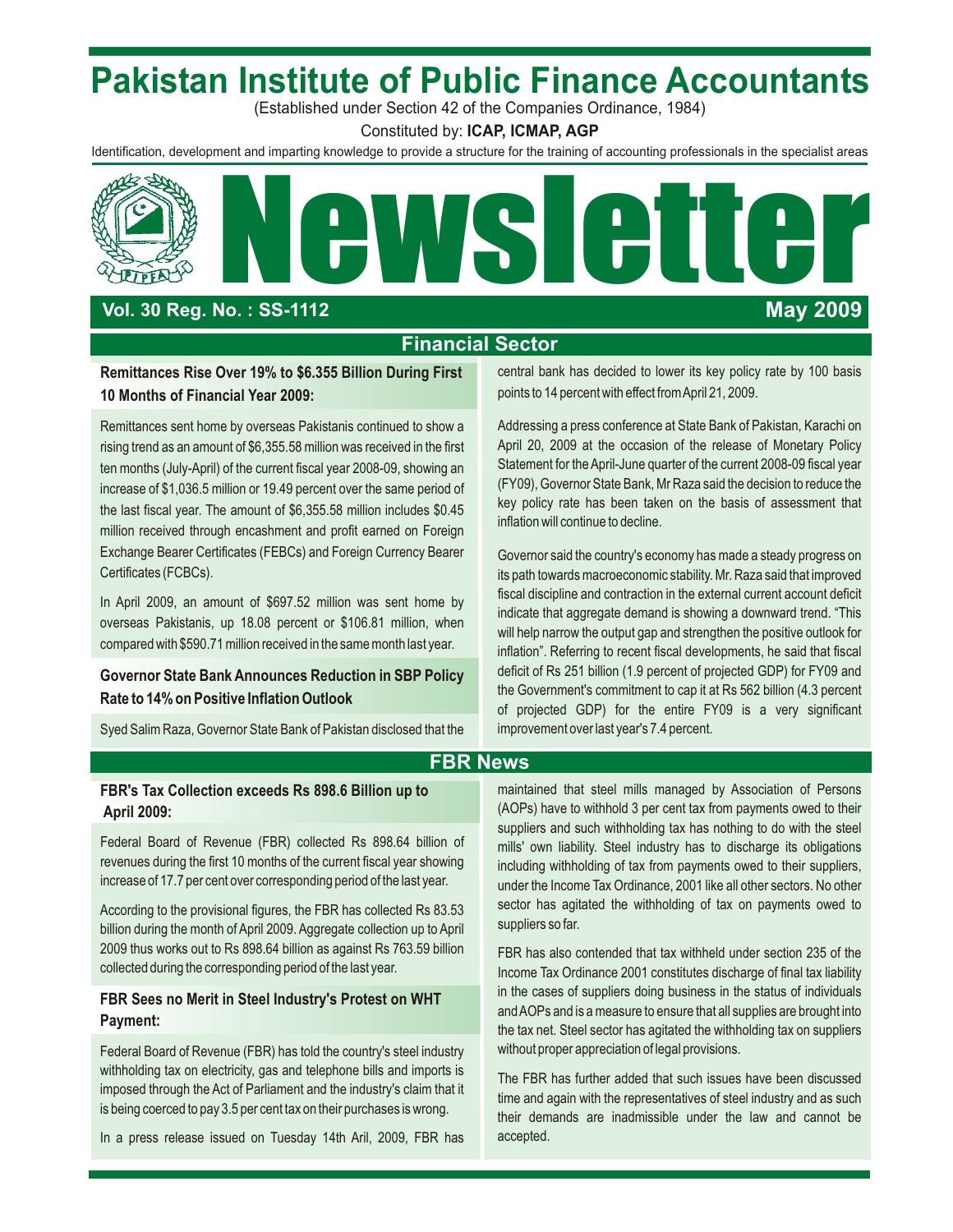## **SECP News**

## **Registration Regulations, 2008 for Closed-end Scheme to Buy-back Its Own Certificates**

**Newsletter 2** 

The Securities and Exchange Commission of Pakistan (SECP) has The Securities and Exchange Commission of Pakistan (SECP) vide proposed amendments in the Group Companies Registration circular No. 14 of 2009 has introduced a transparent and Regulations, 2008 and placed these amendments on its website for comprehensive procedure for closed-end scheme to buy-back its own eliciting public opinion. SECP promulgated the Group Companies certificates. The requirements for repurchase and resale have been Registration Regulations on December 31, 2008 to provide a framed in line with best international practices to ensure that requlatory framework for the formation of group companies. comprising a holding company and its subsidiaries. The Regulations the benefit of the scheme and its unit holders. were also aimed to empower the Commission to designate the group companies contemplating to avail group relief and group taxation<br>
All the closed-end schemes formed under a trust structure (except<br>
conital protocted schemes or these with limited life) are eligible to benefits from the Federal Board of Revenue (FBR) in terms of the capital protected schemes or those with limited life) are eligible to provisions of nocme Tax Ordinance, 2001.

revived the Consultative Group on Capital Markets under the their Net Asset Value, repurchase of certificates is expected to provide<br>chairmanship of Mr. Aftab Abmed Diwan, Chief Operating Officer an effective mechanism to chairmanship of Mr. Aftab Ahmed Diwan, Chief Operating Officer Central Depository Company of Pakistan Limited.

The Group has representatives from Karachi Stock Exchange (KSE), required all (Asset Management Companies (AMCs) to formulate National Clearing Company of Pakistan Limited (NCCPL), Banks, comprehensive provisioning policy duly approved by the BOD prior to<br>Mutual Funds, SECP and other capital market experts. The Group will making any provision aga Mutual Funds, SECP and other capital market experts. The Group will making any provision against non-performing exposure of collective act as an independent think tank for important policy decisions in investment schemes. The said measure has been implemented to relation to the development of capital markets in Pakistan.

alternative leverage products, debt capital market, new listings, risk management and market monitoring and surveillance etc. While adopting a consultative approach, the SECP will be **www.secp.gov.pk** sharing/discussing.

## **SECP Proposes Amendments in the Group Companies SECP Introduces Transparent, Comprehensive Procedure**

repurchase and resale are made in a fair and transparent manner for

repurchase/resale their certificates up to a maximum of 20% of the **SECP Revives the Consultative Group on Capital Markets** issued capital. Eligibility criteria for repurchase also requires certificates of the scheme are trading at a discount to Net Asset Value The Securities and Exchange Commission of Pakistan (SECP) has (NAV). As majority of the closed-end schemes trade at a discount to

Through a separate Circular No. 13 of 2009, the Commission has ensure fair determination of Net Asset Value (NAV) backed by The Group shall be reviewing international best practices and suggest<br>measures for the overall growth and development of capital markets<br>particularly in the areas of new product development including<br>alternative loverage p

Both the Circulars are available on the SECP website,

## **IFAC News**

## Board Launches Review of Cash Basis Reporting in **Developing Countries Federation of Accountants (IFAC), described the enormous changes**

(IPSASB), an independent standard-setting board within the needed to rebuild and sustain the global financial system. International Federation of Accountants (IFAC), has appointed a task He pointed out that government bailouts of the financial and<br>force to review the International Public Sector Accounting Standard<br>(IDSAS) Einancial Poperting under the Ceeh Posis of Accounting Accounting Accounting the stat (IPSAS), Financial Reporting under the Cash Basis of Accounting. As<br>part of the review process, it is asking those who have been involved<br>in the adoption of the Cash Basis IPSAS in developing economies-or<br>who have been exp

**Bring International Public Sector Accounting Standards to** 

Speaking at the Higher Education Forum of the National Association

**IFAC'S International Public Sector Accounting Standards** of College and University Business Officers (NACUBO) in Miami, FL,<br>**Board Launches Review of Cash Basis Reporting in** on April 26, 2009, Robert L. Bunting, Presiden happening as a result of the global financial crisis and explained why The International Public Sector Accounting Standards Board convergence and implementation of international standards is

on their experiences, or anticipated experiences, with respect to proceeded at a slower pace than convergence to those in the private implementation issues. Such standards are sector, is now urgent," Mr. Bunting emphasized IFAC President Robert Bunting Says Government Bailouts used by the United Nations, NATO, IFAC, and the Organization for<br>**Bring International Public Sector Accounting Standards to** Economic Cooperation and Development, are promoted by the World Bank, and are already used by many **the Forefront** governments around the world.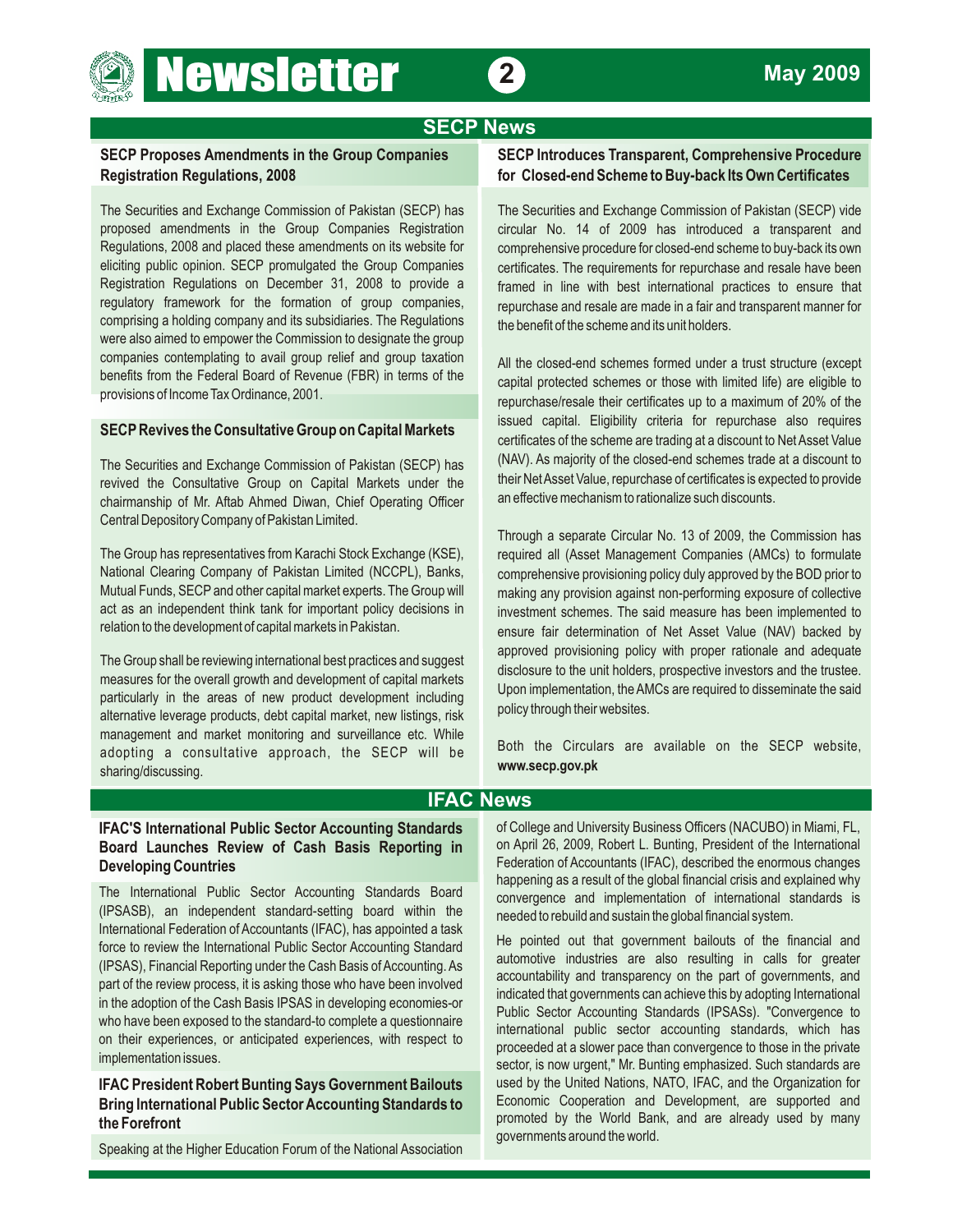



2009 Handbook of International Standards on Auditing and Quality Ethics Pronouncements. Control. The handbook brings together all the International Standards on Auditing and the International Standard on Quality<br>Control that have been redrafted by the International Auditing and bookstore (www.ifac.org/store) Handbook of International Control that have been redrafted by the International Auditing and bookstore (www.ifac.org/store) Handbook of International includes a Glossary of Terms and the *Preface to the International* 

**IFAC Releases 2009 Handbook of International Standards** *Standards on Quality Control, Auditing, Review, Other* **on Auditing and Quality Control** *Assurance and Related Services*. These become effective on December 15, 2009. This handbook replaces Part II of the 2008 The International Federation of Accountants (IFAC) has released the Handbook of International Standards on Auditing, Assurance, and

Assurance Standards Board (IAASB) to improve their clarity. It also Standards on Auditing and Quality Control., and print copies can be ordered for shipment in early May.

## **PIPFA Affairs**

### **Admission for Winter-2009 Semester:**

Admission / Registration for winter semester has been started and the classes for the same will be commenced from 4th week of June, 2009.

The students are hereby informed that 75% of coaching attendance is compulsory for appearing in the examination.

## **Computer Competency Practical Training (CCPT):**

All the students of Corporate, Public & Punjab Sectors are hereby informed that completion of Computer Competency Practical Training (CCPT) of 60 & 80 hours, respectively, is mandatory. Trainees are supposed to produce CCPT Completion Certificate (in original) before declaration of Result of Summer Examinations-2009, failing which their Result Card will be withheld.

Further to note above mentioned para is also applicable on to those trainees who got failure in the subject of Information Technology in Old Syllabus.

The above CCPT requirement is applicable to those students who are appearing in Final level or have passed Final level and appearing in Intermediate level of PIPFA and have not passed Information Technology by Summer 2008 under old syllabus.

### **CBE Exams:**

Foundation level Students are advised to frequently visit PIPFA's website *(www.pipfa.org.pk)* for schedule of Computer Based Examinations and other relevant announcements.

### **Annual Subscription & Other Dues:**

All the Examinees of PIPFA who have not paid their dues yet, are advised to submit their dues (if any) otherwise their **Result Cards** will be withheld.

### **Exemption Deficiency:**

Those students, who have not removed their deficiency regarding Exemption Claim yet, are advised to clear the same otherwise their result may be withheld.

### **Admission of New Members:**

### **Fellow Members**

| Neshat Ahmed Fakhri      | (FPA-1287) |
|--------------------------|------------|
| Muhammad Faroog Siddiqui | (FPA-1390) |
| Muhammad Imran           | (FPA-1402) |
| <b>Rizwan Aslam</b>      | (FPA-1422) |
| <b>Malik Asim Pervez</b> | (FPA-1483) |
| <b>Muhammad Hussain</b>  | (FPA-1689) |
| Sajjad Ahmed             | (FPA-1990) |
| Hassan Fayyaz            | (FPA-2073) |
| Ahmed Jawaed Khawaja     | (FPA-2205) |
| <b>Syed Sumair Alam</b>  | (FPA-2342) |
| Sarfraz Ahmad            | (FPA-2520) |
| <b>Muhammad Akram</b>    | (FPA-2566) |
| Kashan Zafar             | (FPA-2611) |
| Saeed Akhtar Chughtai    | (FPA-2680) |
| Asad Azhar Siddiqui      | (FPA-2827) |
| Sajid Azmat              | (FPA-2850) |
| Muhammad Zaheer Iqbal    | (FPA-2880) |
| <b>Ghulam Hussain</b>    | (FPA-2916) |
| Farrukh Hussain          | (FPA-2958) |
| <b>Syed Ahsan Aman</b>   | (FPA-3040) |
| Nazir Hussain            | (FPA-3121) |
| Naeem Haider             | (FPA-3174) |
|                          |            |

### **New Members**

| 1.  | <b>Abdul Ghuffar</b>  | (APA-4622) |
|-----|-----------------------|------------|
| 2.  | Nasir Taufail         | (APA-4623) |
| 3.  | Raheel Anwar          | (APA-4624) |
| 4.  | Asad Ahmed            | (APA-4625) |
| 5.  | Salman Yousaf         | (APA-4626) |
| 6.  | Irfan Bashir Shaikh   | (APA-4627) |
| 7.  | Sheraz Iqbal          | (APA-4628) |
| 8.  | Saad Amin             | (APA-4629) |
| 9.  | Lubna Hakim Ali Khan  | (APA-4630) |
| 10. | Tayyaba Umbreen       | (APA-4631) |
| 11. | <b>Fahad Talal</b>    | (APA-4632) |
| 12. | <b>Mobin Alam</b>     | (APA-4633) |
| 13. | <b>Jamil Nasir</b>    | (APA-4634) |
| 14. | Wagas Ahmed           | (APA-4635) |
| 15. | Abdus Samee Azim      | (APA-4636) |
| 16. | Zahid Hussain Vasnani | (APA-4637) |
| 17. | Syed Saulat Hassan    | (APA-4638) |
| 18. | Mazhar Hussain        | (APA-4639) |
| 19. | Hasnain Imam          | (APA-4640) |
| 20. | <b>Abdul Saboor</b>   | (APA-4641) |
| 21. | Aleem Amin            | (APA-4642) |
| 22. | Farrrukh Ejaz         | (APA-4643) |
| 23. | Roofi Abdul Razzak    | (APA-4644) |